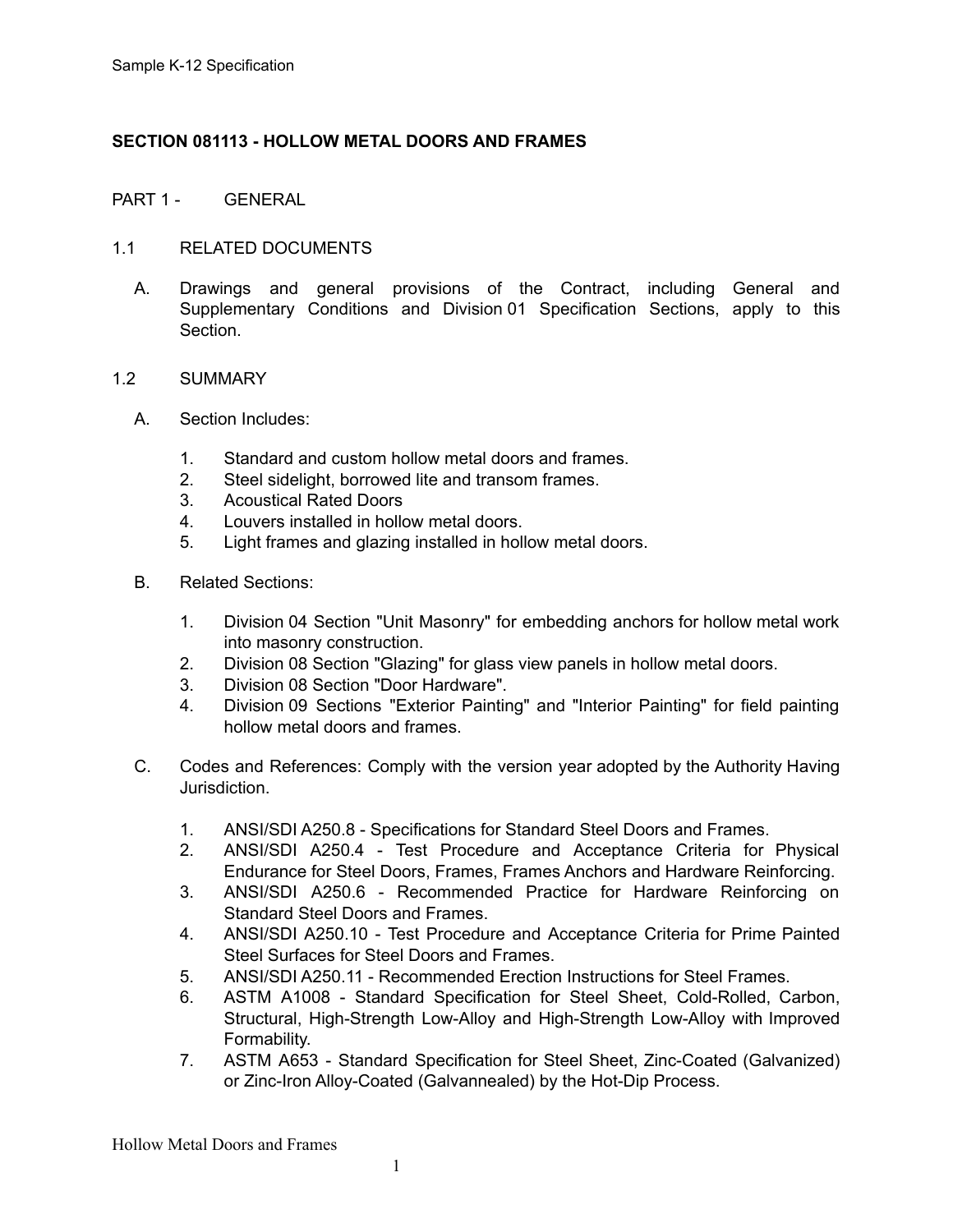- 8. ASTM A924 Standard Specification for General Requirements for Steel Sheet, Metallic-Coated by the Hot-Dip Process.
- 9. ASTM C 1363 Standard Test Method for Thermal Performance of Building Assemblies by Means of a Hot Box Apparatus.
- 10. ASTM E283 Standard Test Method for Determining Rate of Air Leakage Through Exterior Doors Under Specified Pressure Differences Across the Specimens.
- 11. ASTM E330 Standard Test Method for Structural Performance of Exterior Windows, Curtain Walls, and Doors by Uniform Static Air Pressure Difference.
- 12. ASTM E 413 Classification for Rating Sound Insulation.
- 13. ANSI/ASA S12.60 Acoustical Performance Criteria, Design Requirements, and Guidelines for Schools
- 14. ASTM E1332 Standard Classification for Determination of Outdoor-Indoor Transmission Class.
- 15. ANSI/BHMA A156.115 Hardware Preparation in Steel Doors and Frames.
- 16. ANSI/SDI 122 Installation and Troubleshooting Guide for Standard Steel Doors and Frames.
- 17. ANSI/NFPA 80 Standard for Fire Doors and Fire Windows; National Fire Protection Association.
- 18. ANSI/NFPA 105: Standard for the Installation of Smoke Door Assemblies.
- 19. NFPA 252 Standard Methods of Fire Tests of Door Assemblies; National Fire Protection Association.
- 20. NFRC 102 Procedure for Measuring the Steady State Thermal Transmittance of Fenestration Systems.
- 21. NFRC 400 Procedure for Determining Fenestration Product Air Leakage.
- 22. UL 10C Positive Pressure Fire Tests of Door Assemblies.
- 23. UL 1784 Standard for Air Leakage Tests of Door Assemblies.

# 1.3 SUBMITTALS

- A. Product Data: For each type of product indicated. Include installation instructions, construction details, material descriptions, core descriptions, hardware reinforcements, profiles, anchors, fire-resistance rating, and finishes.
- B. Door hardware supplier shall furnish templates, template reference number and/or physical hardware to the steel door and frame supplier in order to prepare the doors and frames to receive the finish hardware items.
- C. Shop Drawings: Shall include the following:
	- 1. Elevations of each door design.
	- 2. Details of doors, including vertical and horizontal edge details and metal thicknesses.
	- 3. Frame details for each frame type, including dimensioned profiles and metal thicknesses.
	- 4. Locations of reinforcement and preparations for hardware.
	- 5. Details of anchorages, joints, field splices, and connections.
	- 6. Details of accessories.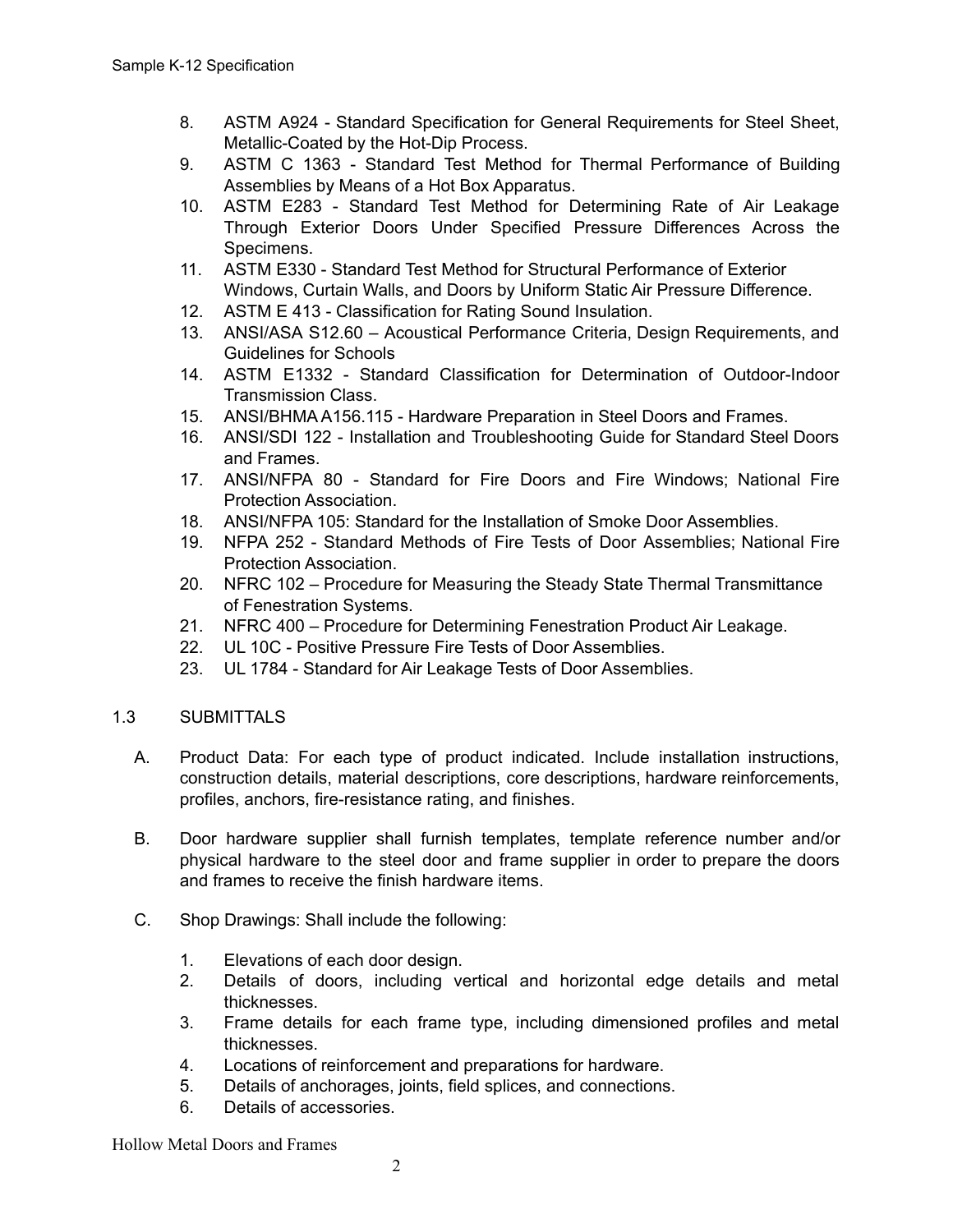- 7. Details of moldings, removable stops, and glazing.
- 8. Details of conduit and preparations for power, signal, and control systems.
- D. Samples for Verification:
	- 1. Samples are only required by request of the architect and for manufacturers that are not current members of the Steel Door Institute.

# 1.4 QUALITY ASSURANCE

- A. **Manufacturer Qualifications**: Provide hollow metal doors and frames from an SDI Certified manufacturer. [www.steeldoor.org/sdicertified.php](http://www.steeldoor.org/sdicertified.php)
- B. Source Limitations: Obtain hollow metal doors and frames through one source from a single manufacturer wherever possible.
- C. Quality Standard: In addition to requirements specified, furnish SDI-Certified manufacturer products that comply with ANSI/SDI A250.8, latest edition, "Recommended Specifications for Standard Steel Doors and Frames".
- D. Fire-Rated Door Assemblies: Assemblies complying with NFPA 80 that are listed and labeled by a qualified testing agency, for fire-protection ratings indicated, based on testing according to UL10C or NFPA 252 at positive pressure (neutral pressure at 40" above sill).
	- 1. Oversize Fire-Rated Door Assemblies Construction: For units exceeding sizes of tested assemblies, attach construction labels certifying doors are built to standard construction requirements for tested and labeled fire rated door assemblies except for size.
	- 2. Temperature-Rise Limit: Where indicated, provide doors that have a maximum transmitted temperature end point of not more than 450 deg F (250 deg C) above ambient after 30 minutes of standard fire-test exposure.
	- 3. Smoke Control Door Assemblies: Comply with UL 1784 and NFPA 105.
		- a. Smoke "S" Label: Doors to bear "S" label and include smoke and draft control gasketing applied to frame and on meeting stiles of pair doors.
- E. Fire-Rated, Borrowed-Light Frame Assemblies: Assemblies complying with NFPA 80 that are listed and labeled, by a testing and inspecting agency acceptable to authorities having jurisdiction, for fire-protection ratings indicated, based on testing according to NFPA 257. Provide labeled glazing material.
- F. Energy Efficient Exterior Openings: Comply with minimum thermal ratings, based on ASTM C1363. Openings to be fabricated and tested as fully operable, thermal insulating door and frame assemblies.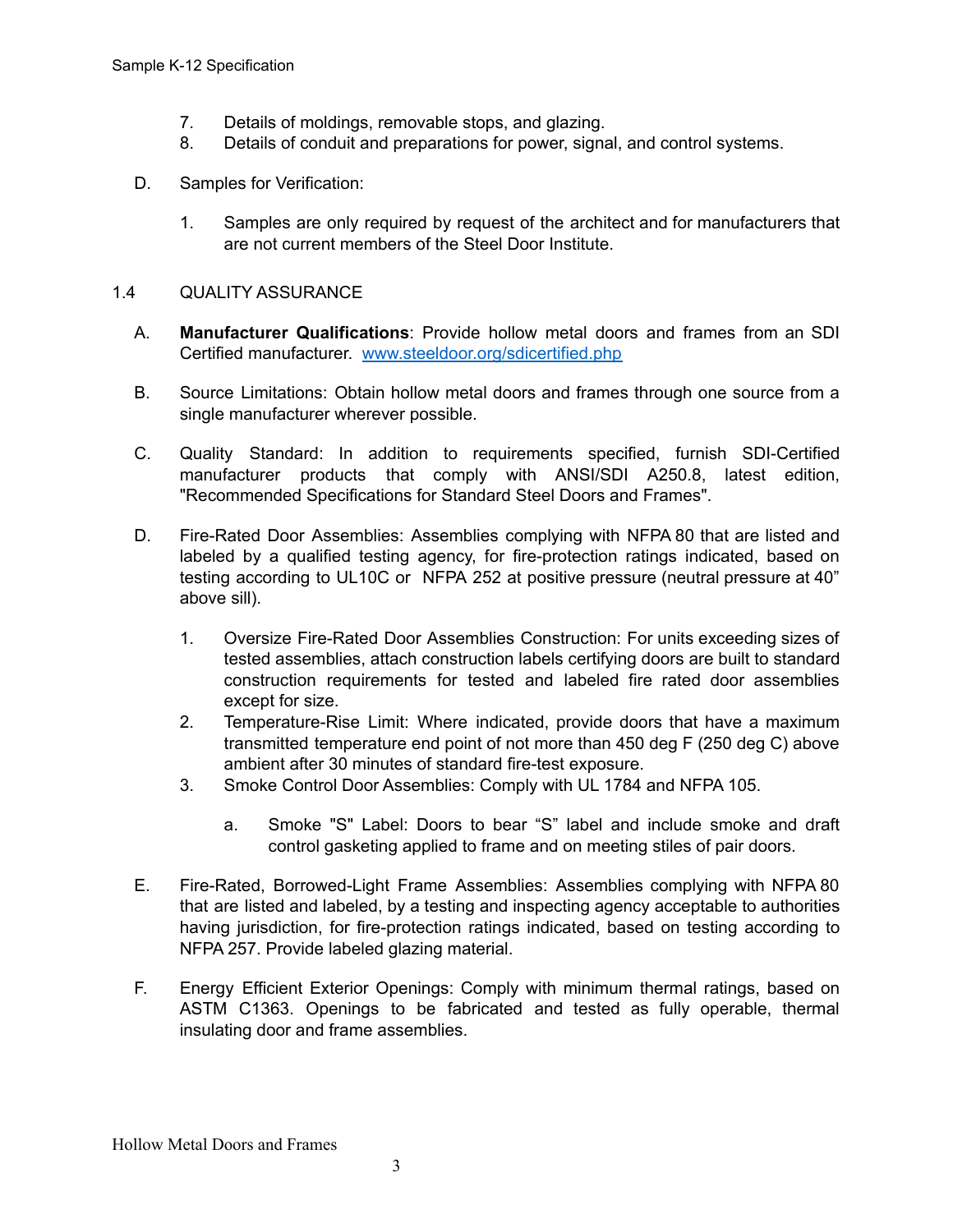- 1. Thermal Performance (Exterior Openings): Independent testing laboratory certification for exterior door assemblies being tested in accordance with ASTM C1363 and meet or exceed the following requirements:
	- a. Door Assembly Operable U-Factor and R-Value Ratings: U-Factor 0.395, R-Value 2.53, including insulated door, thermal-break frame and threshold.
- 2. Air Infiltration (Exterior Openings): Independent testing laboratory certification for exterior door assemblies being tested in accordance with ASTM E283 to meet or exceed the following requirements:
	- a. Rate of leakage of the door assembly shall not exceed 0.25 cfm per square foot of static differential air pressure of 1.567 psf (equivalent to 25 mph wind velocity).
- G. Pre-Submittal Conference: Conduct conference in compliance with requirements in Division 01 Section "Project Meetings" with attendance by representatives of Supplier, Installer, and Contractor to review proper methods and procedures for installing hollow metal doors and frames and to verify installation of electrical knockout boxes and conduit at frames with electrified or access control hardware.

#### 1.5 DELIVERY, STORAGE, AND HANDLING

- A. Deliver hollow metal work palletized, wrapped, or crated to provide protection during transit and Project site storage. Do not use non-vented plastic.
- B. Deliver welded frames with two removable spreader bars across bottom of frames, tack welded to jambs and mullions.
- C. Store hollow metal work under cover at Project site. Place in stacks of five units maximum in a vertical position with heads up, spaced by blocking, on minimum 4-inch high wood blocking. Do not store in a manner that traps excess humidity.
	- 1. Provide minimum 1/4-inch space between each stacked door to permit air circulation. Door and frames to be stacked in a vertical upright position.

#### 1.6 PROJECT CONDITIONS

A. Field Measurements: Verify actual dimensions of openings by field measurements before fabrication.

# 1.7 COORDINATION

A. Coordinate installation of anchorages for hollow metal frames. Furnish setting drawings, templates, and directions for installing anchorages, including sleeves, concrete inserts, anchor bolts, and items with integral anchors. Deliver such items to Project site in time for installation.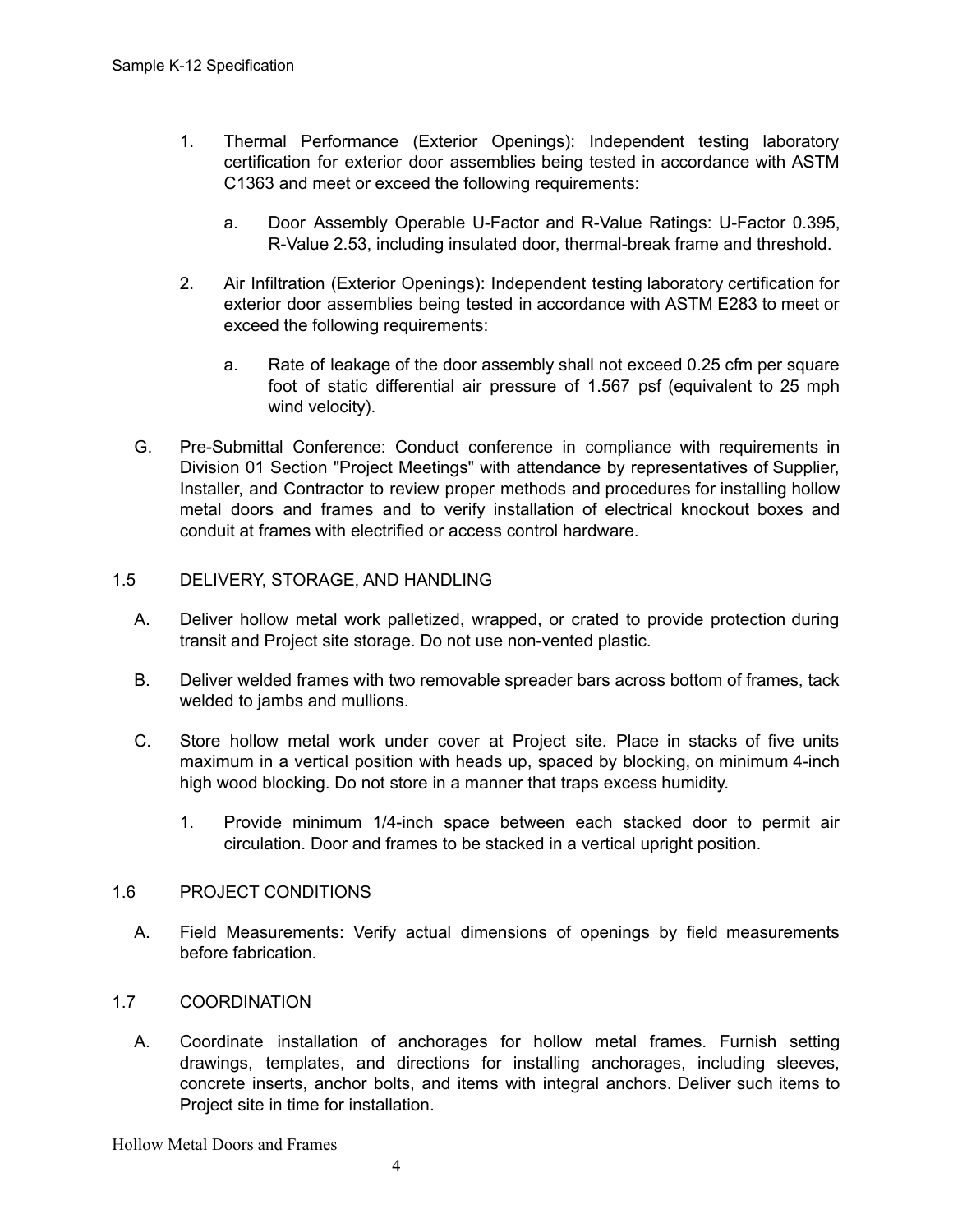- 1.8 WARRANTY
	- A. [Manufacturer specific]
- PART 2 PRODUCTS
- 2.1 MANUFACTURERS
	- A. Acceptable Manufacturers: Products shall be manufactured by a member of the Steel Door Institute. Steel Door Institute Members are as follows:
		- 1. Ceco Door.
		- 2. Curries.
		- 3. Deansteel Manufacturing Co.
		- 4. DCI Hollow Metal.
		- 5. Hollow Metal Xpress.
		- 6. Mesker Door, Inc.
		- 7. MPI.
		- 8. Pioneer Industries, Inc.
		- 9. Premier Steel Doors and Frames.
		- 10. Republic Doors & Frames.
		- 11. Security Metal Products Corp.
		- 12. Steelcraft.
	- B. Substitutions: Not permitted.
- 2.2 MATERIALS
	- A. Cold-Rolled Steel Sheet: ASTM A 1008/A 1008M, Commercial Steel (CS), Type B; suitable for exposed applications.
	- B. Metallic-Coated Steel Sheet: ASTM A 653/A 653M, Commercial Steel (CS), Type B; with minimum G60 (Z180) or A60 (ZF180) metallic coating.
	- C. Frame Anchors: ASTM A 653/A 653M, Commercial Steel (CS), Commercial Steel (CS), Type B; with minimum G60 (Z180) or A60 (ZF180) metallic coating.

#### 2.3 HOLLOW METAL DOORS

- A. General: Provide 1-3/4 inch doors of design indicated, not less than thickness indicated; fabricated with smooth surfaces, without visible joints or seams on exposed faces unless otherwise indicated. Comply with ANSI/SDI A250.8.
- B. Exterior Doors (Energy Efficient): Face sheets fabricated of commercial quality hot-dipped zinc coated steel that complies with ASTM A924 A60. Provide doors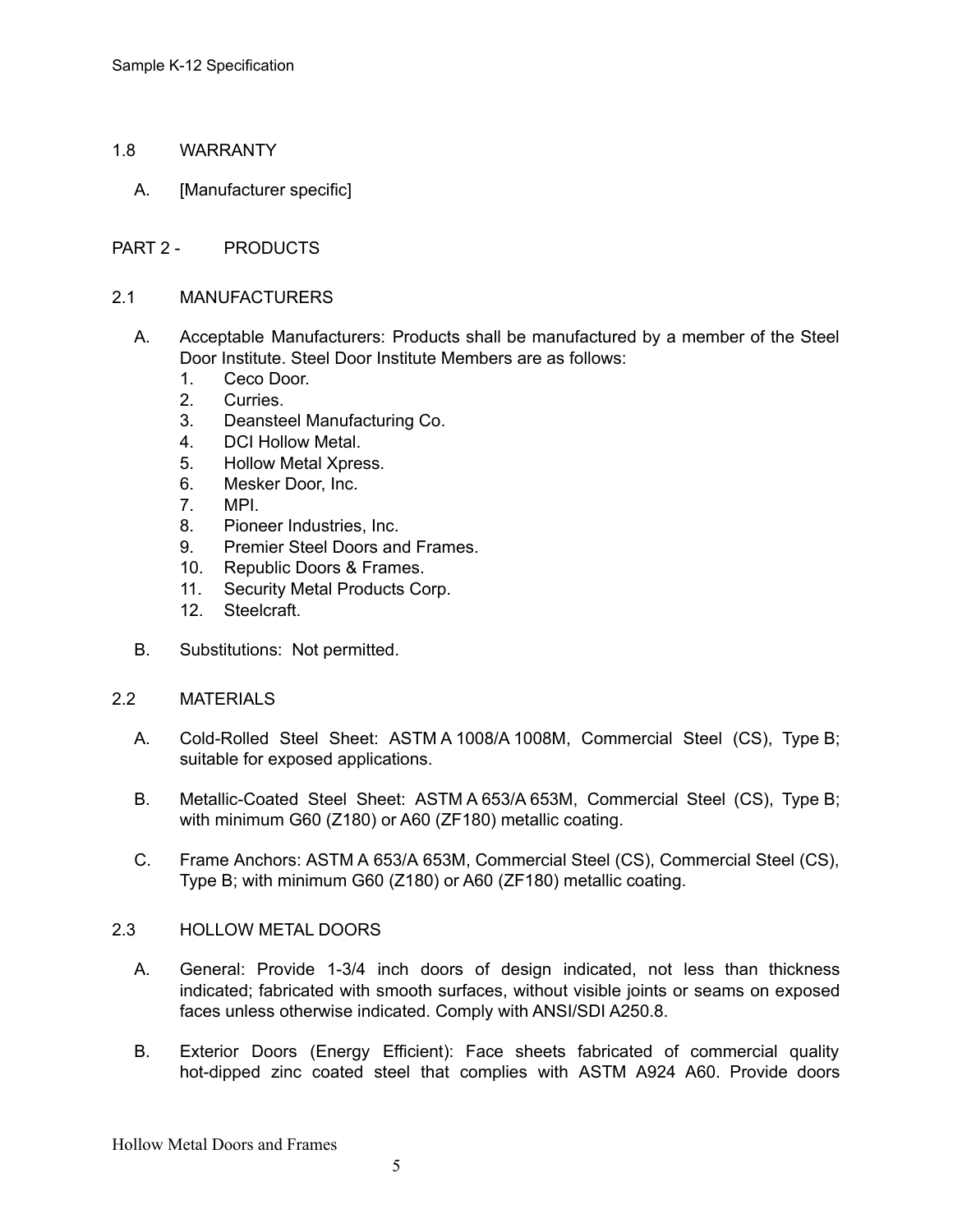complying with requirements indicated below by referencing ANSI/SDI A250.8 for level and model, and ANSI/SDI A250.4 for physical performance level.

- 1. Design: Flush panel.
- 2. Core Construction: Foamed in place polyurethane and steel reinforced core with no stiffener face welds.
	- a. Provide 18 gauge steel vertical reinforcements 6 inches apart and welded in place. Foamed in place polyurethane core is chemically bonded to all interior surfaces. No face welding is permitted.
	- b. Thermal properties to rate at a fully operable minimum U-Factor 0.374 and R-Value 2.53, including insulated door, Mercury thermal-break frame and threshold.
- 3. Level/Model: Level 3 and Physical Performance Level A (Extra Heavy Duty), Minimum 16 gauge (0.053-inch - 1.3-mm) thick steel, Model 2.
- 4. Vertical Edges: Vertical edges to be mechanically interlocked with hairline seam. Beveled Lock Edge, 1/8 inch in 2 inches (3 mm in 50 mm).
- 5. Top and Bottom Edges: Reinforce tops and bottoms of doors with a continuous steel channel not less than 16 gauge, extending the full width of the door and welded to the face sheet. Doors with an inverted top channel to include a steel closure channel, screw attached, with the web of the channel flush with the face sheets of the door. Plastic or composite channel fillers are not acceptable.
- 6. Hinge Reinforcement: Minimum 7 gauge (3/16") plate 1-1/4" x 9".
- 7. Hardware Reinforcements: Fabricate according to ANSI/SDI A250.6 with reinforcing plates from same material as door face sheets.
- C. Manufacturers Basis of Design:
- D. Interior Doors: Face sheets fabricated of commercial quality cold rolled steel that complies with ASTM A 1008/A 1008M. Provide doors complying with requirements indicated below by referencing ANSI/SDI A250.8 for level and model and ANSI/SDI A250.4 for physical performance level:
	- 1. Design: Flush panel.
		- a. Fire Door Core: As required to provide fire-protection and temperature-rise ratings indicated.
	- 2. Level/Model: Level 2 and Physical Performance Level B (Heavy Duty), Minimum 18 gauge (0.042-inch - 1.0-mm) thick steel, Model 2.
	- 3. Top and Bottom Edges: Reinforce tops and bottoms of doors with a continuous steel channel not less than 16 gauge, extending the full width of the door and welded to the face sheet.
	- 4. Hinge Reinforcement: Minimum 7 gauge (3/16") plate 1-1/4" x 9" or minimum 14 gauge continuous channel with pierced holes, drilled and tapped.
	- 5. Hardware Reinforcements: Fabricate according to ANSI/SDI A250.6 with reinforcing plates from same material as door face sheets.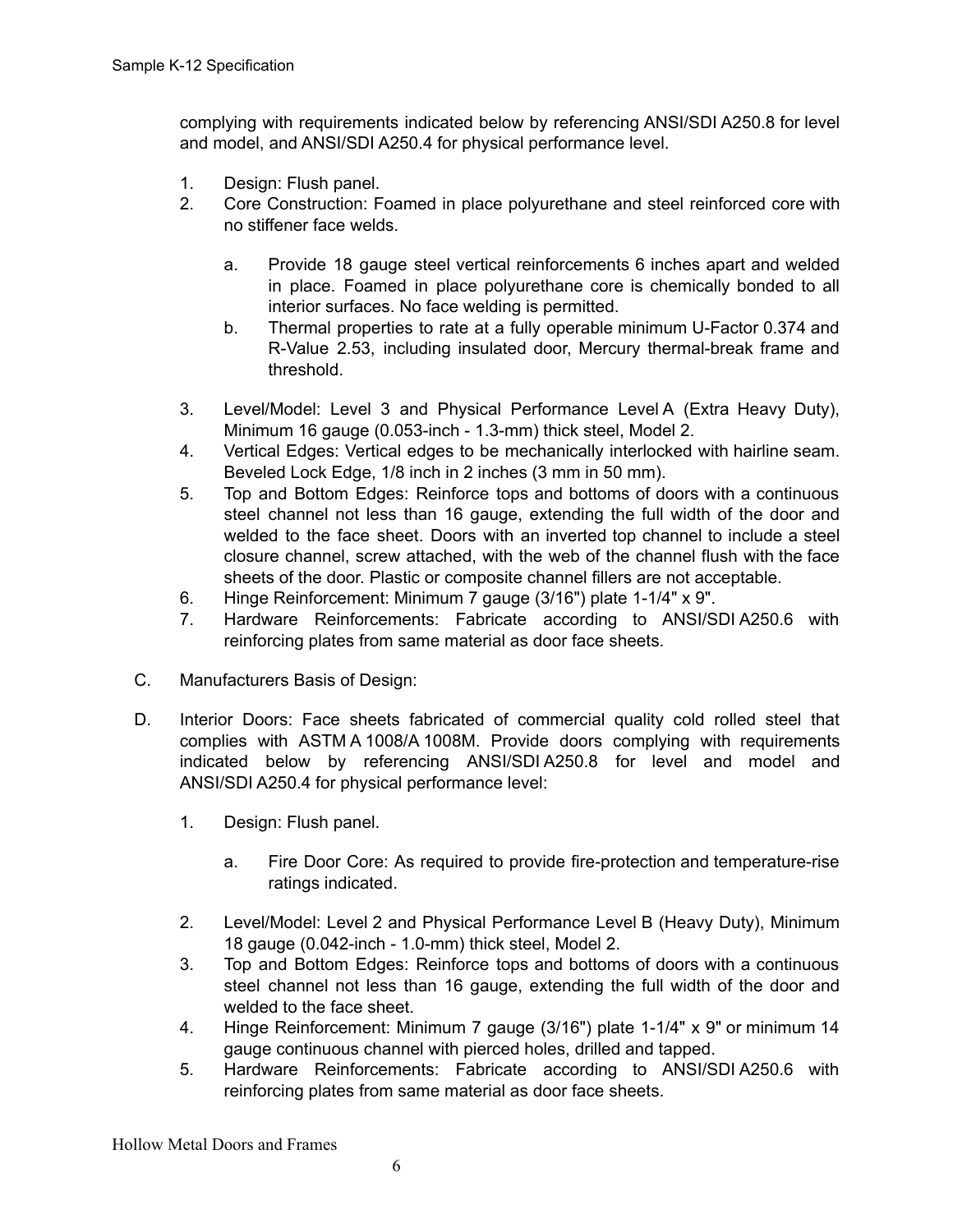# 1.1 ACOUSTICAL DOORS:

- A. Acoustical Doors shall conform to the American National Standard Acoustical Performance Criteria, Design Requirements and Guidelines for Schools, ANSI/ASA, S12.60.
	- 1. These spaces include, but are not limited to, classrooms, instructional pods or activity areas, group instruction rooms, conference rooms, libraries, offices, speech clinics, offices used for educational purposes and music rooms for instruction, practice and performance.
- B. The STC rating for hollow metal interior entry doors into multi-purpose, dining, gym, classrooms and other core learning spaces shall conform to the requirements of ANSI/ASA S12.60, with a minimum STC 30 operable rating. Doors to music rooms and doors between two classrooms shall be a minimum STC 40 operable rating. Comply with additional requirements as noted on the door schedule drawings.
- C. Provide vision lite system consisting of acoustic glass, lite kit and glazing tape of the proper size and thickness to meet or exceed the STC acoustical rating of the door and frame assembly.
- D. Provide gasketing and door bottoms as specified under Section 087100.
- E. Gasketing and door seals are not to be painted.
- F. Door manufacturer shall provide a Letter of Certification from an independent testing laboratory accredited as an acoustical laboratory, verifying that conformance to the STC acoustical performance has been met with the specified gasketing, under Section 087100. Testing shall be performed at laboratories that are fully accredited.
- G. Doors shall have a 3/8" undercut.
- H. Coordinate adjustable mortise door bottom as specified in Section 087100 with bottom door channel and undercuts.

#### 2.4 HOLLOW METAL FRAMES

- A. General: Comply with ANSI/SDI A250.8 and with details indicated for type and profile.
- B. Thermal Break Frames: Subject to the same compliance standards and requirements as standard hollow metal frames. Tested for thermal performance in accordance with NFRC 102, and resistance to air infiltration in accordance with NFRC 400. Where indicated provide thermally broken frame profiles available for use in both masonry and drywall construction. Fabricate with 1/16" positive thermal break and integral weatherstripping.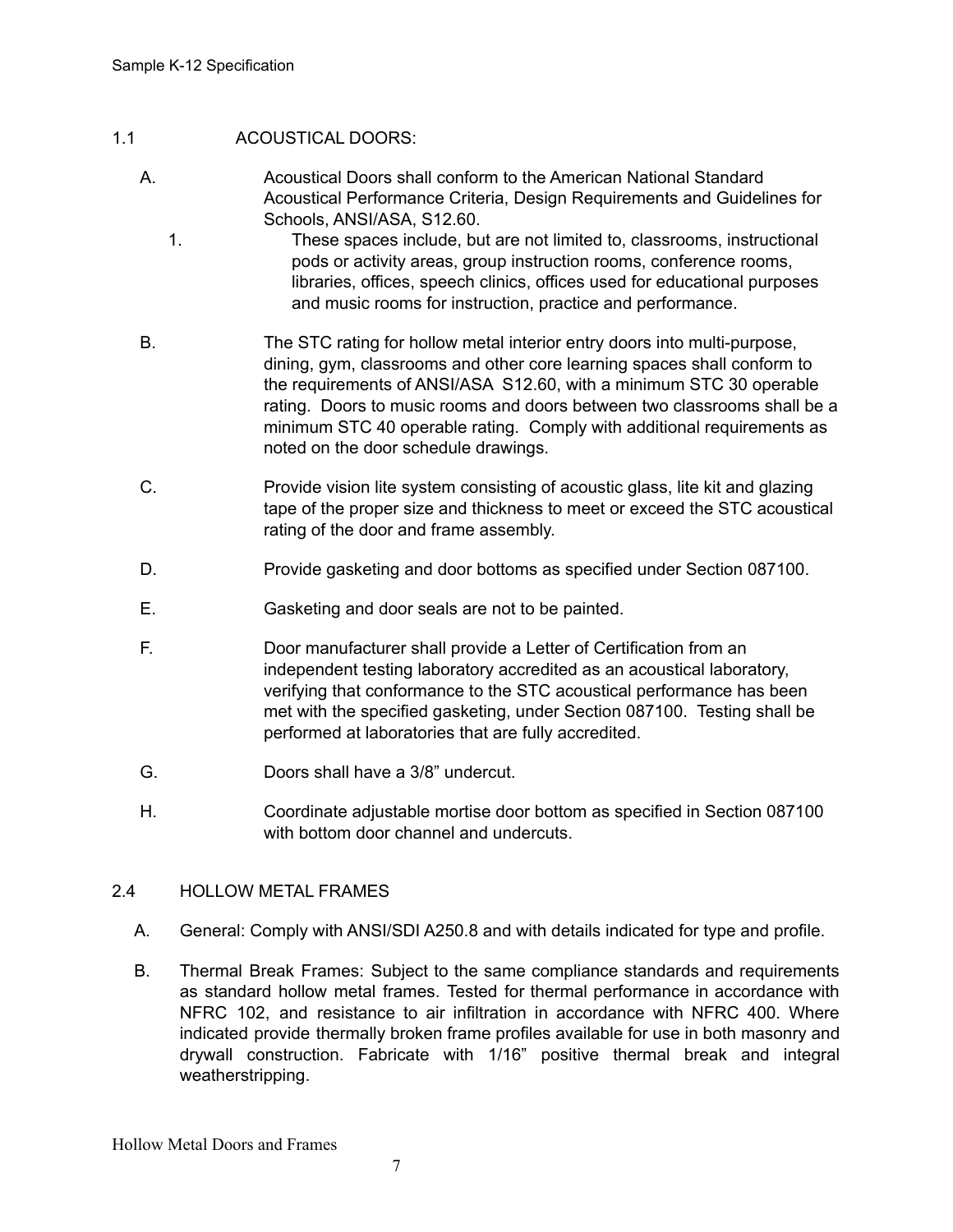- C. Exterior Frames: Fabricated of hot-dipped zinc coated steel that complies with ASTM A 653/A 653M, Coating Designation A60.
	- 1. Fabricate frames with mitered or coped corners. Profile as indicated on drawings.
	- 2. Frames: Minimum 14 gauge (0.067-inch -1.7-mm) thick steel sheet.
	- 3. Manufacturers Basis of Design:
- D. Interior Frames: Fabricated from cold-rolled steel sheet that complies with ASTM A 1008/A 1008M.
	- 1. Fabricate frames with mitered or coped corners. Profile as indicated on drawings.
	- 2. Frames: Minimum 16 gauge (0.053-inch -1.3-mm) thick steel sheet.
	- 3. Manufacturers Basis of Design:
- E. Fire rated frames: Fabricate frames in accordance with NFPA 80, listed and labeled by a qualified testing agency, for fire-protection ratings indicated.
- F. Hardware Reinforcement: Fabricate according to ANSI/SDI A250.6 Table 4 with reinforcement plates from same material as frames.
- 2.5 FRAME ANCHORS
	- A. Jamb Anchors:
		- 1. Masonry Type: Adjustable strap-and-stirrup or T-shaped anchors to suit frame size, formed from A60 metallic coated material, not less than 0.042 inch thick, with corrugated or perforated straps not less than 2 inches wide by 10 inches long; or wire anchors not less than 0.177 inch thick.
		- 2. Stud Wall Type: Designed to engage stud and not less than 0.042 inch thick.
	- B. Floor Anchors: Floor anchors to be provided at each jamb, formed from A60 metallic coated material, not less than 0.042 inches thick.
	- C. Mortar Guards: Formed from same material as frames, not less than 0.016 inches thick.
- 2.6 LOUVERS
	- A. Metal Louvers: Door manufacturer's standard metal louvers unless otherwise indicated.
		- 1. Blade Type: Vision proof inverted V or inverted Y.
		- 2. Metal and Finish: Galvanized steel, 0.040 inch thick, factory primed for paint finish with baked enamel or powder coated finish. Match pre-finished door paint color where applicable.
	- B. Louvers for Fire Rated Doors: Metal louvers with fusible link and closing device, listed and labeled for use in doors with fire protection rating of 1-1/2 hours and less.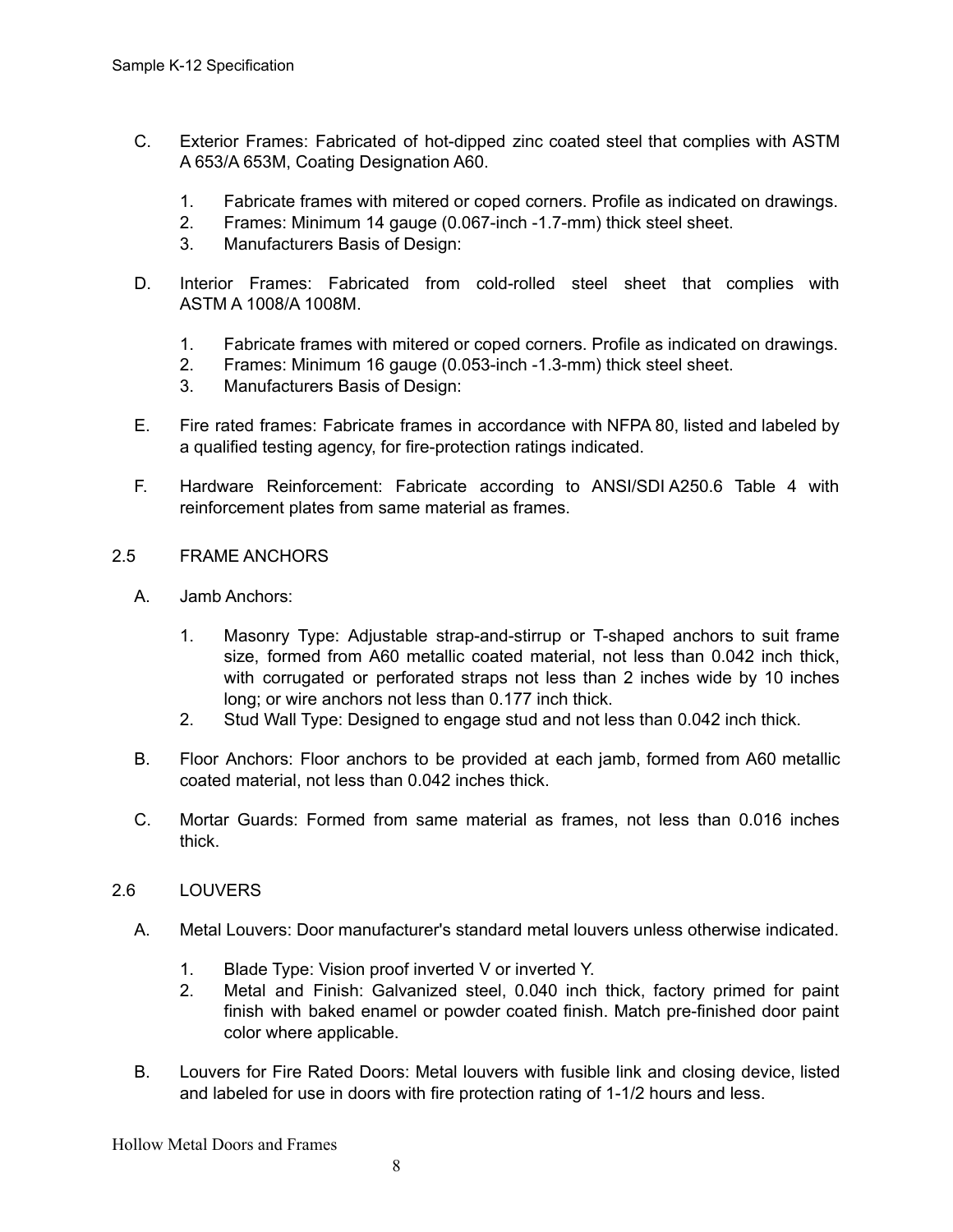- 1. Manufacturers: Subject to compliance with requirements, provide door manufacturers standard louver to meet rating indicated.
- 2. Metal and Finish: Galvanized steel, 0.040 inch thick, factory primed for paint finish with baked enamel or powder coated finish. Match pre-finished door paint color where applicable.

# 2.7 LIGHT OPENINGS AND GLAZING

- A. Stops and Moldings: Provide stops and moldings around glazed lights where indicated. Form corners of stops and moldings with butted or mitered hairline joints at fabricator's shop. Fixed and removable stops to allow multiple glazed lights each to be removed independently. Coordinate frame rabbet widths between fixed and removable stops with the type of glazing and installation indicated.
- B. Moldings for Glazed Lights in Doors and Loose Stops for Glazed Lights in Frames: Minimum 20 gauge thick, fabricated from same material as door face sheet in which they are installed.
- C. Fixed Frame Moldings: Formed integral with hollow metal frames, a minimum of 5/8 inch (16 mm) high unless otherwise indicated. Provide fixed frame moldings and stops on outside of exterior and on secure side of interior doors and frames.
- D. Preformed Metal Frames for Light Openings: Manufacturer's standard frame formed of 0.048-inch-thick, cold rolled steel sheet; with baked enamel or powder coated finish; and approved for use in doors of fire protection rating indicated. Match pre-finished door paint color where applicable.
- E. Glazing: Comply with requirements in Division 08 Section "Glazing" and with the hollow metal door manufacturer's written instructions.
	- 1. Factory Glazing: Factory install glazing in doors as indicated. Doors with factory installed glass to include all of the required glazing material.

# 2.8 ACCESSORIES

- A. Mullions and Transom Bars: Join to adjacent members by welding or rigid mechanical anchors.
- B. Grout Guards: Formed from same material as frames, not less than 0.016 inches thick.

# 2.9 FABRICATION

A. Fabricate hollow metal work to be rigid and free of defects, warp, or buckle. Accurately form metal to required sizes and profiles, with minimum radius for thickness of metal. Where practical, fit and assemble units in manufacturer's plant. When shipping limitations so dictate, frames for large openings are to be fabricated in sections for splicing or splining in the field by others.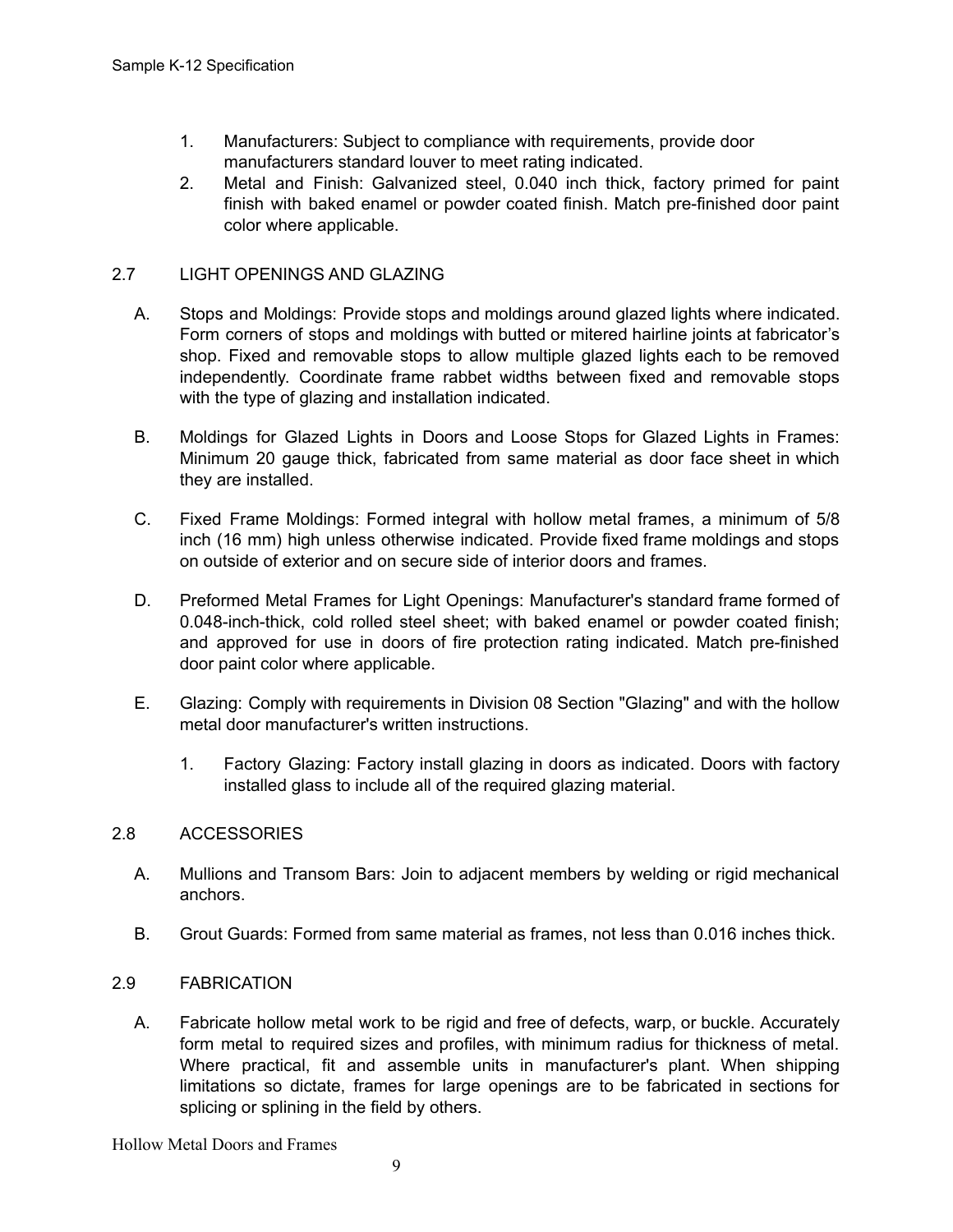- B. Tolerances: Fabricate hollow metal work to tolerances indicated in ANSI/SDI A250.8.
- C. Hollow Metal Doors:
	- 1. Exterior Doors: Provide optional weep-hole openings in bottom of exterior doors to permit moisture to escape where specified.
	- 2. Glazed Lights: Factory cut openings in doors with applied trim or kits to fit. Factory install glazing where indicated.
	- 3. Louvers: Factory cut openings in door and install louvers into prepared openings where indicated.
	- 4. Astragals: Provide overlapping astragals as noted in door hardware sets in Division 08 Section "Door Hardware" on one leaf of pairs of doors where required by NFPA 80 for fire-performance rating or where indicated. Extend minimum 3/4 inch beyond edge of door on which astragal is mounted.
	- 5. Continuous Hinge Reinforcement: Provide welded continuous 12 gauge strap for continuous hinges specified in hardware sets in Division 08 Section "Door Hardware".
- D. Hollow Metal Frames:
	- 1. Shipping Limitations: Where frames are fabricated in sections due to shipping or handling limitations, provide alignment plates or angles at each joint, fabricated of same thickness metal as frames.
	- 2. Welded Frames: Weld flush face joints continuously; grind, fill, dress, and make smooth, flush, and invisible.
		- a. Welded frames are to be provided with two steel spreaders temporarily attached to the bottom of both jambs to serve as a brace during shipping and handling. Spreader bars are for bracing only and are not to be used to size the frame opening.
	- 3. Sidelight and Transom Bar Frames: Provide closed tubular members with no visible face seams or joints, fabricated from same material as door frame. Fasten members at crossings and to jambs by butt welding.
	- 4. High Frequency Hinge Reinforcement: Provide high frequency hinge reinforcements at door openings 48-inches and wider with mortise butt type hinges at top hinge locations.
	- 5. Continuous Hinge Reinforcement: Provide welded continuous 12 gauge straps for continuous hinges specified in hardware sets in Division 08 Section "Door Hardware".
	- 6. Provide countersunk, flat- or oval-head exposed screws and bolts for exposed fasteners unless otherwise indicated for removable stops, provide security screws at exterior locations.
	- 7. Hospital (Terminated) Stops: Where indicated on the drawings, provide frame stops that terminate six inches above the bottom of each jamb. Close the bottom of the stop at a 45 degree angle.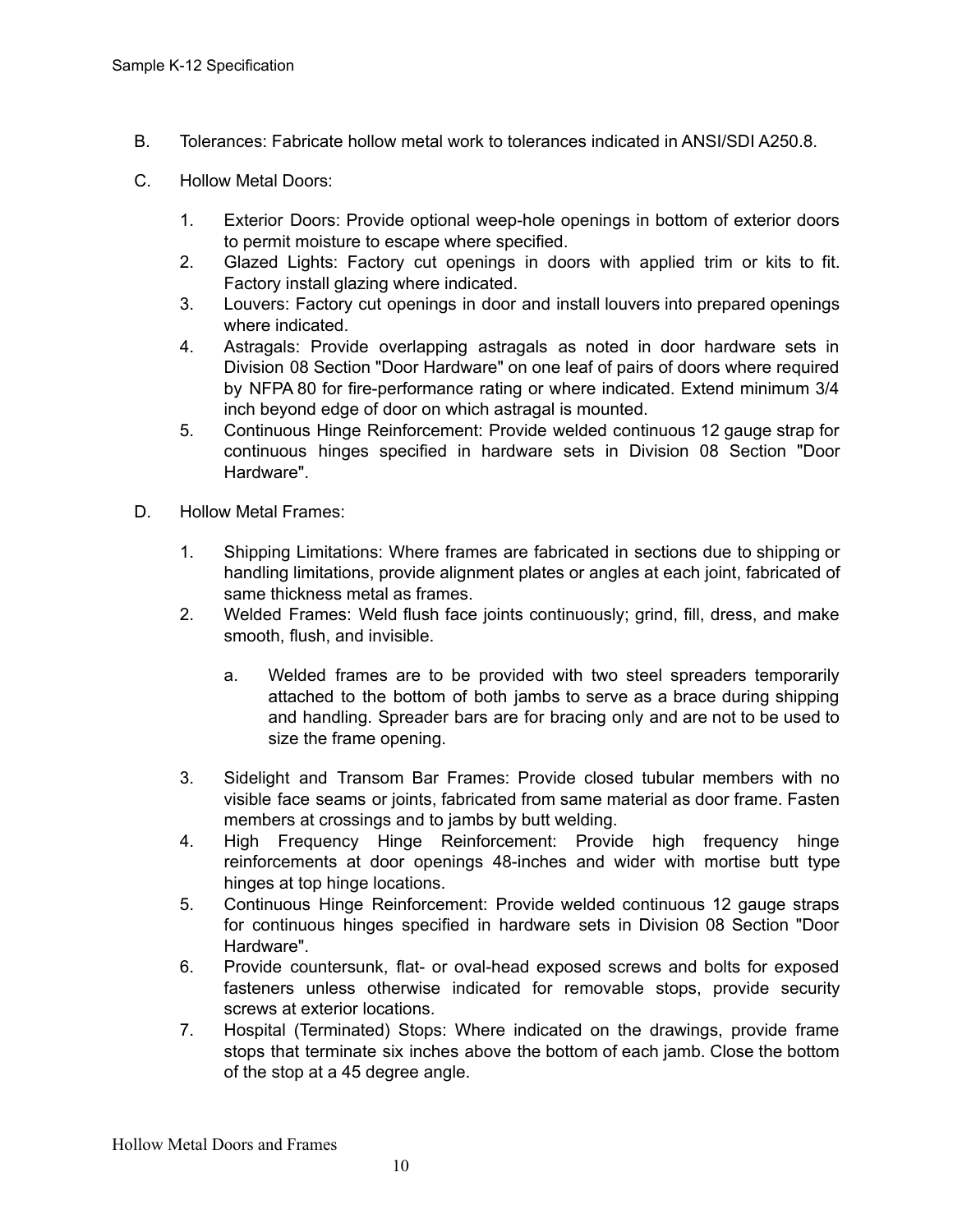- 8. Mortar Guards: Provide guard boxes at back of hardware mortises in frames at all hinges and strike preps regardless of grouting requirements.
- 9. Floor Anchors: Weld anchors to bottom of jambs and mullions with at least four spot welds per anchor.
- 10. Jamb Anchors: Provide number and spacing of anchors as follows:
	- a. Masonry Type: Locate anchors not more than 18 inches from top and bottom of frame. Space anchors not more than 32 inches o.c. and as follows:
		- 1) Two anchors per jamb up to 60 inches high.
		- 2) Three anchors per jamb from 60 to 90 inches high.
		- 3) Four anchors per jamb from 90 to 120 inches high.
		- 4) Four anchors per jamb plus 1 additional anchor per jamb for each 24 inches or fraction thereof above 120 inches high.
	- b. Stud Wall Type: Locate anchors not more than 18 inches from top and bottom of frame. Space anchors not more than 32 inches o.c. and as follows:
		- 1) Three anchors per jamb up to 60 inches high.
		- 2) Four anchors per jamb from 60 to 90 inches high.
		- 3) Five anchors per jamb from 90 to 96 inches high.
		- 4) Five anchors per jamb plus 1 additional anchor per jamb for each 24 inches or fraction thereof above 96 inches high.
		- 5) Two anchors per head for frames above 42 inches wide and mounted in metal stud partitions.
- 11. Door Silencers: Except on weatherstripped or gasketed doors, drill stops to receive door silencers. Silencers to be supplied by frame manufacturer regardless if specified in Division 08 Section "Door Hardware".
- 12. Frame Undercoating: Where frames are fully grouted with an approved Portland Cement based grout or mortar, coat inside of frame throat with a water-based frame undercoating or asphaltic emulsion coating to a minimum thickness of 3 mils DFT, tested in accordance with UL 10C and applied to the frame under a 3rd party independent follow-up service procedure.
- E. Hardware Preparation: Factory prepare hollow metal work to receive template mortised hardware; include cutouts, reinforcement, mortising, drilling, and tapping according to the Door Hardware Schedule and templates furnished as specified in Division 08 Section "Door Hardware."
	- 1. Locate hardware as indicated, or if not indicated, according to ANSI/SDI A250.8.
	- 2. Reinforce doors and frames to receive non-template, mortised and surface mounted door hardware.
	- 3. Comply with applicable requirements in ANSI/SDI A250 specifications for preparation of hollow metal work for hardware.
	- 4. Coordinate locations of conduit and wiring boxes for electrical connections with Division 26 Sections.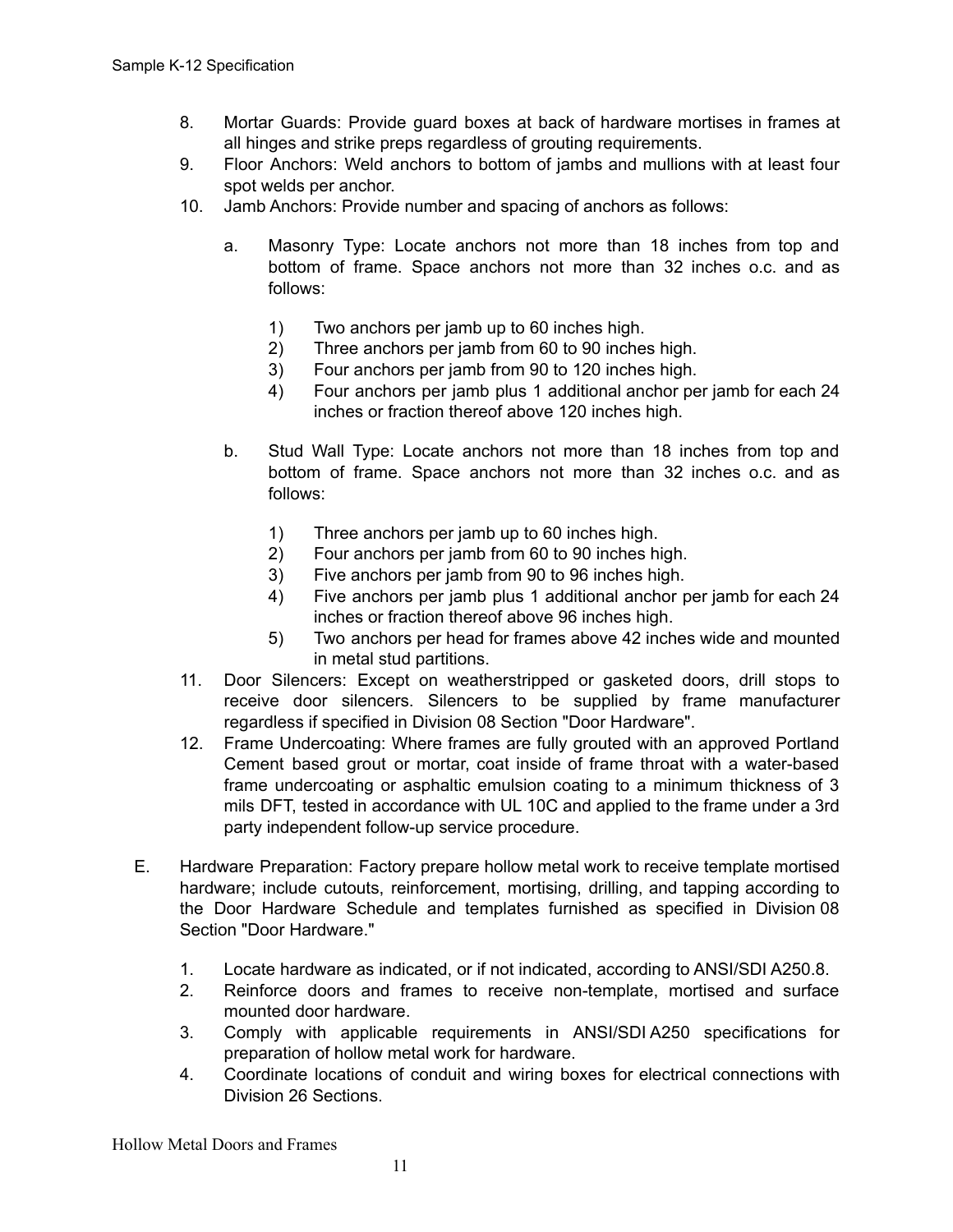#### 2.10 STEEL FINISHES

- A. Prime Finishes: Doors and frames to be cleaned, and chemically treated to insure maximum finish paint adhesion. Surfaces of the door and frame exposed to view to receive a factory applied coat of rust inhibiting shop primer.
	- 1. Shop Primer: Manufacturer's standard, fast-curing, lead and chromate free primer complying with ANSI/SDI A250.10 acceptance criteria; recommended by primer manufacturer for substrate; and compatible with substrate and field-applied coatings.

# PART 3 - EXECUTION

# 3.1 EXAMINATION

- A. Examine substrates, areas, and conditions, with Installer present, for compliance with requirements for installation tolerances and other conditions affecting performance of the Work.
- B. General Contractor to verify the accuracy of dimensions given to the steel door and frame manufacturer for existing openings or existing frames (strike height, hinge spacing, hinge back set, etc.).
- C. Proceed with installation only after unsatisfactory conditions have been corrected.

# 3.2 PREPARATION

- A. Remove welded in shipping spreaders installed at factory. Restore exposed finish by grinding, filling, and dressing, as required to make repaired area smooth, flush, and invisible on exposed faces.
- B. Prior to installation, adjust and securely brace welded hollow metal frames for square, level, twist, and plumb condition.
- C. Tolerances shall comply with SDI-117 "Manufacturing Tolerances Standard Steel Doors and Frames."
- D. Drill and tap doors and frames to receive non-template, mortised, and surface-mounted door hardware.

# 3.3 INSTALLATION

A. General: Install hollow metal work plumb, rigid, properly aligned, and securely fastened in place; comply with Drawings and manufacturer's written instructions.